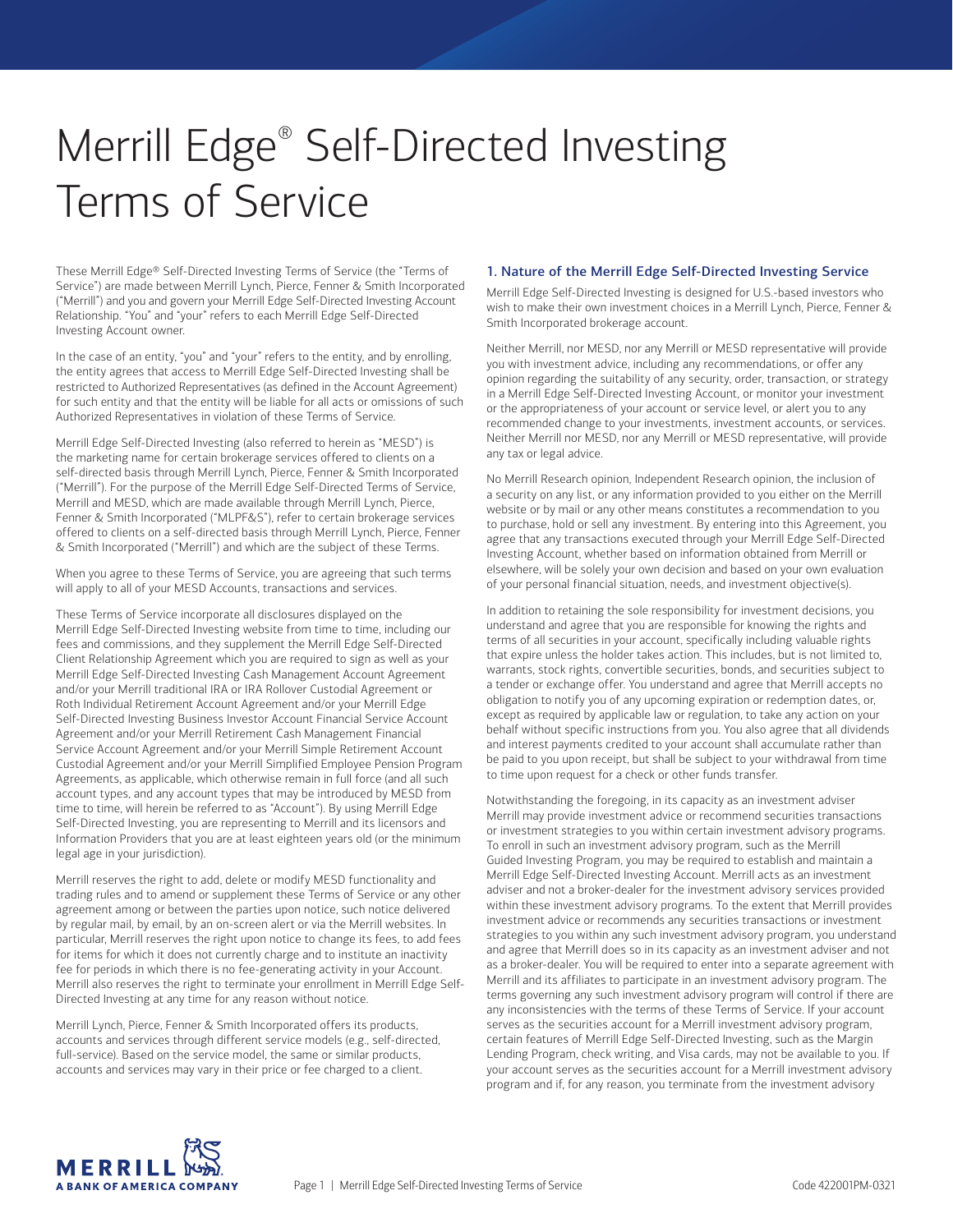program without transferring the securities and assets out of your account, your account will be a Merrill Edge Self-Directed Investing Account without any investment advisory relationship. As such, and as explained more fully in the preceding paragraphs, neither Merrill, nor any Merrill representative, will provide any investment advice or give any advice or offer any opinion regarding the suitability of any security, order or transaction in a Merrill Edge Self-Directed Investing Account.

## 2. Account Data Access; User ID and Password; Safeguarding Credentials

 and will not make them available to other account holders or any third parties. If you do allow other account holders or third parties to access Merrill Edge Self- indemnify Merrill and all Other Persons against any liability, costs or damages Merrill Edge Self-Directed Investing is intended to be delivered to you via the Internet using commercially available third-party web browsers. Merrill Edge Self-Directed Investing permits you to view account data for your primary Merrill Account and any other accounts that are linked to such primary Account from time to time. By using Merrill Edge Self-Directed Investing, you represent on a continuing basis that you are authorized to have viewing access to any Account for which you and other linked account parties have requested linking of Accounts. Merrill allows each account holder to create a separate User ID and Password for each Merrill Edge Self-Directed Investing Account. You agree that each account holder shall be responsible at all times for maintaining the confidentiality of their personal information and their User ID and Password Directed Investing (including your accounts) using your personal information or your User ID and Password, you agree to hold Merrill, its directors, officers, employees, agents and affiliates (collectively, "Other Persons") harmless and to arising out of claims or suits by any account holder, including yourself, or such third parties based upon or relating to such access. If you believe that someone has used your credentials, such as your User ID and Password, to access Merrill Edge Self-Directed Investing without your authorization, you agree to contact our Merrill Edge Self-Directed Investment Center immediately at 877.653.4732.

All daily Account data is provided as a convenience and for your information, but it is not the official record of your Account activity with Merrill; your Merrill Account statement provided to you online each month (or by mail quarterly or monthly as required) is such official record. Account data provided through Merrill Edge Self-Directed Investing is generally updated as of the prior business day's close of business, but is subject to adjustment and correction.

Merrill may also collect and/or use certain information from or through your browser or device. Most browsers and/or devices (including your computer, tablet and mobile phone) collect certain information, including but not limited to your Media Access Control (MAC) address, device type, screen resolution, operating system version, internet browser type and version, local date and time, and the prior web page visited leading you to our websites. Merrill uses this information to ensure our websites function properly, for fraud detection and prevention, and security purposes. For more information about our privacy and security practices and a link to our Privacy Notice for U.S. Consumer Customers and U.S. Online Privacy Notice, go to our website at [www.ml.com/privacy.](http://www.ml.com/privacy)

# 3. Account Application Process and Delivery of Communications

You may be able to apply for an Account by completing the Account application process (1) via the internet; (2) via a hardcopy paper application; or (3) via an iPad or other device that is owned and provided by Bank of America and/or Merrill in a Bank of America, N.A. Financial Center. You must have a valid email address to open any Merrill Edge Self-Directed Investing Account. You agree that you will provide us with a valid email and postal mailing address, and that you will immediately notify us of any changes to your email or mailing addresses.

With the exception of Small Business 401(k) accounts (which are discussed in more detail below), if you complete the Account application process via the internet, you must consent to the Electronic Communications Disclosure ("eCommunications Disclosure"). Your consent to the eCommunications Disclosure allows us to provide communications to you electronically. The eCommunications Disclosure also provides important information about paperless delivery, such as, among other things, the types of communications you can receive electronically and the hardware and software required to receive communications electronically. As discussed in Section 4 of the eCommunications Disclosure, we may, at times and in our sole discretion, mail you a paper copy of certain communications even if you agree to electronic delivery by consenting to the eCommunications Disclosure.

If you complete the Account application process via a hardcopy paper application or via the iPad or other device that is provided by Bank of America and/or Merrill in a Bank of America, N.A. Financial Center, you agree to receive all notices, statements, disclosures and other information regarding your Account in paper form, delivered to your last-designated postal mailing address unless and until you elect to change the method of delivery for documents and other written communications to electronic delivery. In order to make that change, you will be required to (1) enroll in [www.merrilledge.com,](http://www.merrilledge.com) which is an internet-based service that provides 24-hour access to Account information, Merrill research and investment information, market data, and news; (2) demonstrate access to the information available via [www.merrilledge.com;](http://www.merrilledge.com) and (3) affirmatively consent to the eCommunications Disclosure.

Note regarding Small Business 401(k) accounts: You must complete the application process via the internet, but you will not be required to consent to the eCommunications Disclosure as you do not have the option to exclusively receive communications related to this Account electronically. Some communications, such as Account statements, may be retrieved via the internet, but all communications will be delivered in paper.

# 4. Corporate Actions

It is important to understand corporate actions (such as stock splits, tender offers, rights issues, etc.) and how they can affect your investments. In certain instances outside of our control, issuers may provide late notice on voluntary corporate action events which, in turn, delays notices from being delivered to you. Merrill will make best efforts to notify you as soon as practically possible of a corporate action, but due to printing and mailing timelines, some notices may be delivered late, even past the deadline. Enrolling in Online Delivery of Service Notices will help ensure the timeliest delivery possible of corporate action notices and also give enhanced flexibility, convenience, and visibility on your accounts. Merrill may also provide corporate action notices to you on voluntary events where eligibility restrictions apply. We will ensure that all shareholders are notified of these type of events, although it is your responsibility to determine whether you are eligible to participate in an event based on the terms of the notification.

# 5. Hyperlinks

Merrill may make available links from its websites to other third-party websites or electronic services providers that are not affiliated with Merrill. Merrill does not control these other websites or services, and Merrill has not adopted and makes no representations or endorsements whatsoever concerning those websites or services. The fact that Merrill has provided a link to a website is not an endorsement, authorization, sponsorship, or affiliation with respect to such website, its owners, or its providers. There are risks in using any information, software, service or product found on the Internet and Merrill cautions you to make sure you understand these risks before retrieving, using, or relying upon anything via the Internet. You agree that under no circumstances will you hold Merrill liable for any loss or damage caused by use of or reliance on any content, goods or services available on such other websites.

# 6. Quotes, News and Research; Use of Data and Information

Quotes, news, research, ratings and other information provided through Merrill Edge Self-Directed Investing are obtained from sources we believe to be reliable, but we cannot guarantee the accuracy, timeliness or completeness of such information for any particular purpose. Such data and information and any Merrill Research or independent research opinions provided do not constitute investment advice, or a solicitation by Merrill for the purchase or sale of any securities, or a representation that any securities are suitable for you.

All such data and information is protected by copyright and other intellectual property laws and may only be used for personal and non-commercial use, and not for providing professional investment advice or for providing securities processing services or other similar back office functions. If you download any information from Merrill Edge Self-Directed Investing for your personal reference, you agree that you will not remove or obscure any copyright or other notices contained in any such information. Except as provided in the preceding sentence, you agree not to copy, reproduce, modify, sell, distribute, transmit, display, perform, circulate, transfer, broadcast, create derivative works from, publish, or use for any commercial or unlawful purpose any quotes, news, research, text images, audio, video or other information you receive through Merrill Edge Self-Directed Investing.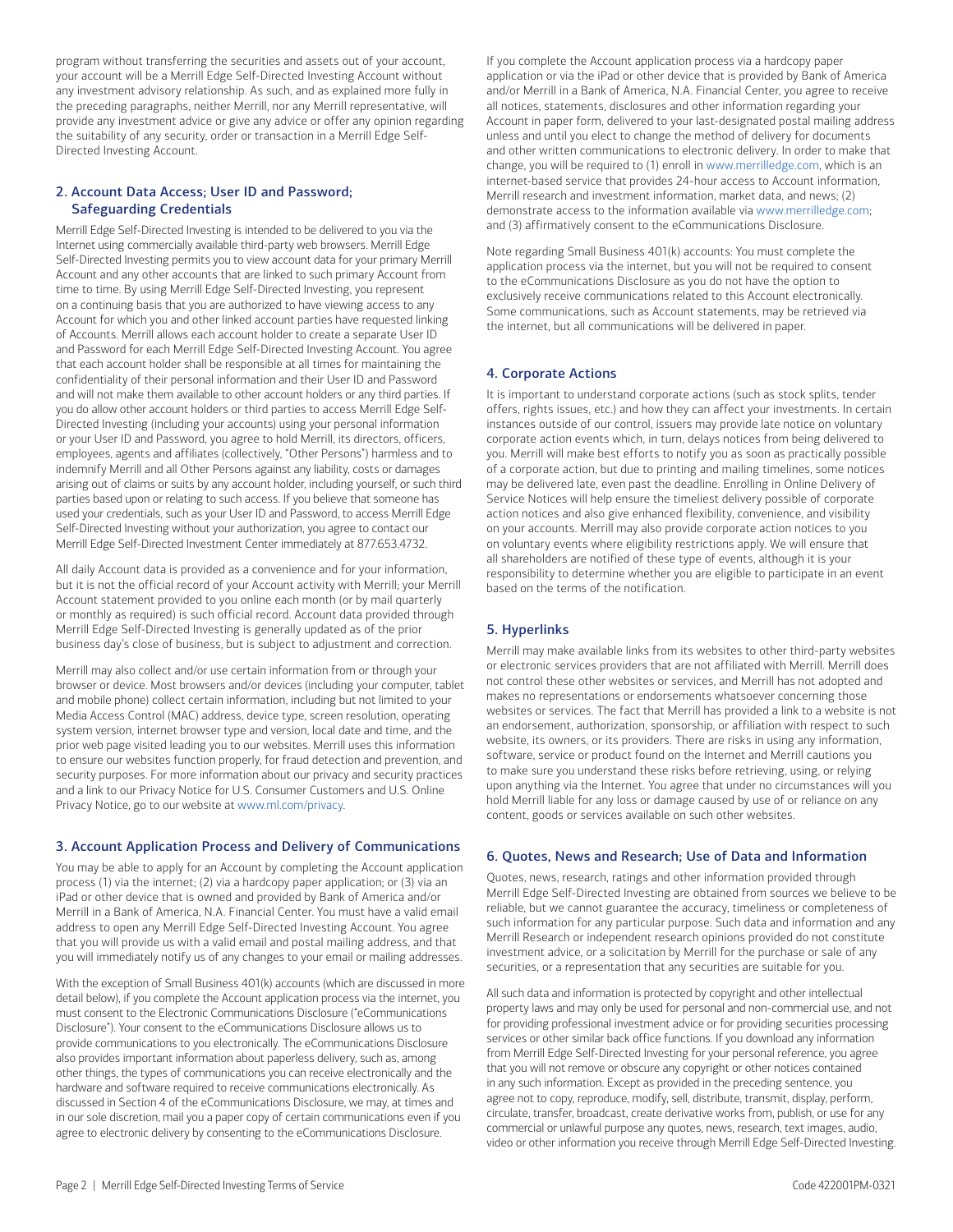Merrill and its licensors and Information Providers (as defined in Section 14 below) may change or discontinue any quotes news, research or other information at any time provided within Merrill Edge Self-Directed Investing at any time.

Merrill offers you access to Independent Research on all domestic and selected international stocks covered by Merrill Research under the terms of an agreement with regulators. The providers of this independent Research are chosen by an Independent Consultant, not by Merrill. You agree that Merrill will not be responsible or liable for (i) the procurement decisions of the Independent Consultant with respect to the Independent Research, (ii) the Independent Research or its content (iii) customer transactions, to the extent based on the Independent Research, or (iv) claims arising from or in connection with the inclusion of Independent Research ratings in confirmations and Account statements, to the extent such claims are based on those ratings. You also agree that Merrill will not be required to supervise the production of the Independent Research procured by the Independent Consultant and will have no responsibility to comment on the content of the Independent Research.

# 7. Financial Tools, Education and Calculators

Merrill Edge Self-Directed Investing may also provide you with financial tools and education, including calculators. The tools and calculators may allow you to model "what-if" scenarios for various financial goals, the results of which are illustrative and are based on the information and assumptions identified. There is no guarantee that the results shown will be achieved, and changes in tax laws, financial markets or your financial situation may cause actual results to deviate substantially from those reflected in these tools. In addition, these tools and calculators are not part of any financial report for which you may have paid a fee, even if the tools and calculators include information derived from or contained in the financial report. In addition, no tools, education or calculators are intended to provide individual product recommendations or investment strategies.

# 8. Phone Service

Merrill Edge Self-Directed Investing phone-based representatives are available 24 hours per day, 7 days per week. These representatives are available to assist you with various administrative functions related to applying for and opening Accounts and providing you with access to [www.merrilledge.com.](http://www.merrilledge.com) They can also assist with various requests related to your Account, such as address changes, name changes, changes to the beneficiaries designated on your Account (if applicable), and money movement requests, among other things.

Merrill Edge Self-Directed Investing phone-based representatives are also available to you for technical support between the hours of 7:30 a.m. and 6:00 p.m. Eastern, Monday through Friday. You understand and agree that the services described above are only examples of the types of services that the phone-based representatives may be able to perform, and that Merrill reserves the right to change the services and functions that the phone-based representatives may perform from time to time.

Merrill Edge Self-Directed Investing phone-based representatives will not provide investment advice or investment recommendations or offer any opinion regarding the suitability of any security, order, transaction or strategy in a Merrill Edge Self-Directed Investing Account. Merrill Edge Self-Directed Investing phone-based representatives will not provide any tax or legal advice.

Merrill Edge Self-Directed also provides an automated phone service referred to as the MESD IVR. Through the MESD IVR, you are able to request security quotes and review account information, such as balances, account holdings, and recent activity.

### 9. Email

Two email or electronic mail options are available via [www.merrilledge.com,](http://www.merrilledge.com) unsecured email and electronic mail via the Secure Message Center. You agree that neither unsecured email nor the Secure Message Center is to be used to request, authorize or effect the purchase or sale of any securities or other investments, to send funds transfer instructions, or for any other financial transactions that require real-time communication or more formal written authorization in accordance with applicable law or Merrill policies. Any such requests, orders, or instructions that you send via email in contravention of the foregoing agreement will not be accepted and will not be processed by Merrill. Merrill will not be responsible for any loss or damage that could result from your supplying us with personal information via email or your requests, orders or instructions not being accepted or processed in accordance with the preceding sentence.

#### Unsecured Email

Unsecured email is available via the Help & Support link prior to client login. Unsecured email provides individuals with the opportunity to send messages concerning Merrill procedures and general Merrill questions. No Accountspecific information will be provided in response to a message received via unsecured email. Additionally, Merrill will not open any documents or files that are attached to or submitted via unsecured email.

#### Secure Message Center

The Secure Message Center is available to you after logging in to [www.merrilledge.com](http://www.merrilledge.com) as a secure email tool to contact Merrill representatives. Through the Secure Message Center, you can submit Account-specific inquiries to Merrill. You can also submit documents to Merrill via the Secure Message Center and perform or request certain administrative functions. You understand and agree that Merrill may change the functionality of the Secure Message Center from time to time.

## 10. Order Entry Security

Merrill allows each Account holder to create a separate User ID and Password for each Merrill Edge Self-Directed Investing Account. You agree that each Account holder shall be responsible for all orders entered through Merrill Edge Self-Directed Investing using the User ID and Password initially created or changed by the Account holder regardless of who enters such orders. You agree that each account holder shall be responsible at all times for maintaining the confidentiality of their personal information and their User ID and Password and will not make them available to other account holders or any third parties. If you do allow other account holders or third parties to access Merrill Edge Self-Directed Investing (including your accounts) using your personal information or your User ID and Password, you agree to hold Merrill, its directors, officers, employees, agents and affiliates (collectively, "Other Persons") harmless and to indemnify Merrill and all Other Persons against any liability, costs or damages arising out of claims or suits by any account holder, including yourself, or such third parties based upon or relating to such access.

# 11. Order Entry Trading Rules

Merrill Edge Self-Directed Investing allows you to enter orders to buy and sell U.S. market traded equities, including exchange-listed and widely-held overthe-counter stocks, a wide selection of mutual funds, and certain bonds and certificates of deposit. Merrill Edge Self-Directed Investing is not designed to be a brokerage service for investors who trade in low-priced securities or foreign securities. Merrill intends to maintain an order entry policy for lowpriced stocks and other trading rules, which will be subject to change from time to time upon posting on the Merrill Edge Self-Directed Investing site or the optional Merrill Mobile Brokerage service. Merrill Edge Self-Directed Investing is intended to be available for order entry seven (7) days a week, twenty four (24) hours a day, except for brief maintenance periods; however, Merrill does not warrant that the service will be uninterrupted. Orders sent outside of regular U.S. Market hours will be held and entered on the primary market during market hours on the next trading day. Certain orders may be blocked or subject to pre-review by Merrill, which may take up to several minutes to process. Merrill reserves the right to place restrictions on your Account in its sole discretion, and to cancel any order that we believe would violate federal credit regulations or other regulatory limitations; however, Merrill will have no responsibility or liability for failing to cancel any order.

# 12. Your Responsibilities Regarding Order Entry

All orders entered through Merrill Edge Self-Directed Investing shall be subject to the applicable rules, customs and usages of the exchange or market, and its clearinghouse, on which such orders are transacted by Merrill, including our affiliates, including cancellation of orders in certain circumstances. Whether or not funds are available in your Account on trade date, you agree to pay by settlement date for any trade for which you place an order through Merrill Edge Self-Directed Investing. You agree that you will immediately notify Merrill by telephone and confirm the same in writing if you become aware of any discrepancy in your Account balance or security positions or if you have reason to believe that a third party is using your User ID and Password without your authority. If you fail to notify Merrill when any of the above conditions occur, neither Merrill nor any Other Persons shall have any responsibility or liability to any account holder or any other person claiming through any account holder for any claims with respect to the handling, mishandling or loss of any order. You agree to accept full responsibility for the monitoring of your Account with respect to all transactions entered.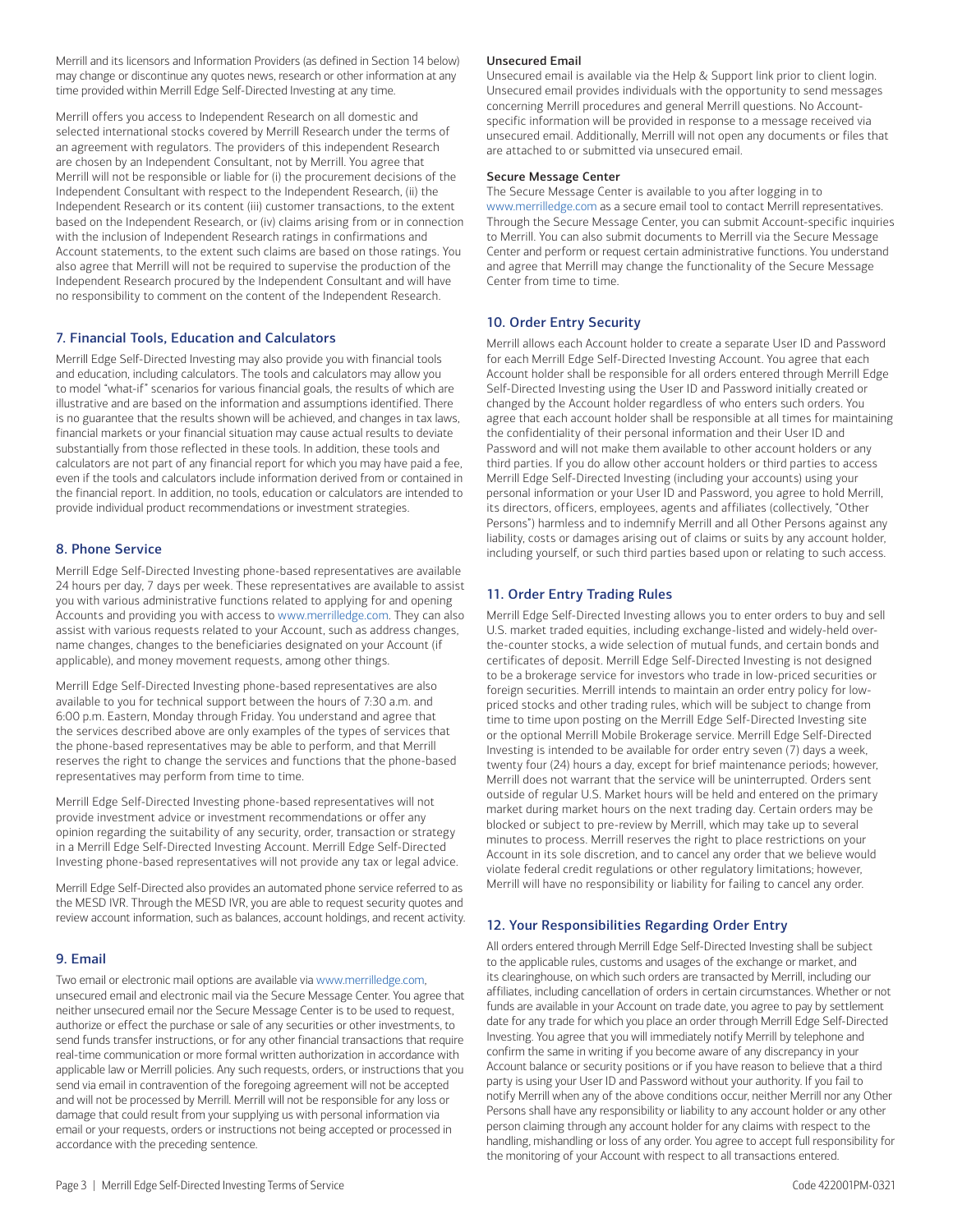## 13. Limitation on Merrill's Responsibilities and Liability

You agree that Merrill will not be responsible for the accuracy, completeness or use of any market data news or research information provided through Merrill Edge Self-Directed and Merrill does not make any warranty concerning such information. You further agree that all orders placed through Merrill Edge Self-Directed Investing are at your sole risk and responsibility based on your own evaluation of your financial circumstances and investment objectives. Merrill Edge Self-Directed Investing may display on the order entry screen Merrill Research's quality rating and investment opinion on companies, if available, as well as Independent Research opinions; however, such information and opinions by themselves do not constitute investment advice, or a solicitation or recommendation by us for the purchase or sale of any securities, or a representation that any securities are suitable for you.

You understand and agree that Merrill Edge Self-Directed Investing utilizes the Internet to transport data and communications. Merrill will take reasonable security precautions to safeguard data and communications; however, Merrill disclaims any liability for interception and/or use of any such data or communications. You agree that neither Merrill nor any third party working with Merrill to provide services hereunder shall be responsible for any damages caused by communications line failure, systems failure, and other occurrences beyond their control, or from any unauthorized trading or theft by any third party who gains access to your Account by use of your User ID and Password as a result of your intentional or unintentional conduct, including negligence by you. Merrill will not be responsible for any access costs you incur to connect to Merrill Edge Self-Directed Investing.

Neither Merrill nor any third party makes any representations or warranties expressed or implied with respect to Merrill Edge Self-Directed Investing, including without limitation, any implied warranties of merchantability or fitness for a particular purpose. To the extent permitted by law, under no circumstances, including negligence, will Merrill or any of its affiliates, directors, officers or employees, or any third party vendor be liable or have any responsibility of any kind for any loss or damage that you incur in the event of any failure or interruption of Merrill Edge Self-Directed Investing, or resulting from the act or omission of any other party involved in making Merrill Edge Self-Directed Investing available to you, or from any other cause relating to your access to or use of Merrill Edge Self-Directed Investing, whether or not the circumstances giving rise to such cause may have been within the control of Merrill or of any vendor providing software or services support for Merrill Edge Self-Directed Investing. In no event will Merrill or any such parties be liable to you for any special, indirect, consequential or incidental damages even if Merrill or any other party have been advised of the possibility thereof. Any liability arising out of any action or omission by Merrill or any such parties shall be limited to an amount equal to the benefit which the transaction would have resulted in during the period between the date of a trade and the applicable time for settlement of such trade.

## 14. Executing Your Order

We do business with our clients in two ways: as an agent or as a principal.

As an agent—We act as an agent in many listed and unlisted securities, obtaining a buyer or seller for you. Depending on your service model and account type, we may add a commission to the execution price.

As a principal - We or our affiliates act as a principal in many listed and unlisted securities, buying from sellers and selling to buyers. There may appear on your confirmations from time to time the words, "We or our affiliate may act as principal." This means that Merrill or its affiliates are buying or selling that particular security, acting as a dealer, and maintaining their own inventory for that purpose. To the execution price (with the exception of underwriting transactions), we add a charge on the buy side called a "markup" and we subtract a "markdown" on the sell side.

Our role as agent or principal, and the marketplace in which your transaction was effected, is disclosed on your confirmation. In either role, our objective is to find a competitive execution price for you.

#### 15. Order Execution and Routing Disclosures

**Exchange-listed securities** - When you buy or sell round lots (usually 100 shares) of listed stocks, or when you buy or sell listed options, we generally route your order through a routing system to what are expected to be the best execution venues for the order. We handle your order so as to obtain a competitive execution price in line with our regulatory obligations. Our electronic order-processing system automatically channels your order to an appropriate market center given the characteristics of the order, market data and trading statistics. Our trading desks, or the trading desks of one or more of our affiliates, may be one of these market centers or venues where the execution may occur. If that is the case, your confirmation will indicate that we acted as principal in connection with the purchase or sale transaction.

 separately transact — without knowledge of your orders — for their principal that the market-making desk may separately transact—without knowledge of your orders—for its principal at prices that would satisfy your orders. In either We have in place effective internal controls, including information barriers, to prevent the inappropriate sharing of order information among our equity trading desks. In this regard, each of our equity trading desks independently conducts its trading activities. To the extent permitted by rule or law, when a Merrill equity trading desk or unit (including a market-making desk or unit that engages in block positioning and provides firm bid/offer quotes) handles your equity orders, other equity trading desks or units of Merrill or its affiliates may accounts at prices that would satisfy your orders. Conversely, if your orders are handled by an equity trading desk or unit of Merrill or its affiliates, and no attempt is made to obtain liquidity for your orders from our market-making desk or the market-making desk of one of our affiliates, you should understand case, the execution prices of any trading desk or unit that did not handle your order, transacting for its principal accounts, could be better, the same, or worse than the prices you receive for the same security.

Over-the-counter markets - Securities that are not listed on an exchange may be traded in the over-the-counter markets. Merrill and its affiliates may be participants in an over-the-counter market and execute your orders as principal.

Merrill fully complies with SEC and FINRA order handling requirements. We handle your order so as to obtain a competitive execution price. We regularly monitor the quality of our executions. This includes reviewing the order flow sent to Merrill affiliates who may support or provide order routing and/ or execution services on our behalf, as well as to certain third-party brokerdealers or counterparties who we authorize as our liquidity providers. We take into account many factors in determining the quality of executions and to inform our routing decisions for retail-sized held orders. This includes, for National Market System equity securities, certain industry metrics, including but not limited to execution prices in relation to the publicly quoted spread at the time (referred to as "effective over quoted" or E/Q), to the extent such reference data is available.

Under FINRA rules, we are required to disclose to you descriptions of stop quote and stop quote limit orders. Depending on your Merrill service channel, you may have the option to place one or both of these order types. Merrill may execute any of these orders itself or through one or more of its affiliates.

A stop quote order is a market order to buy or sell when the bid quote or offer quote, as applicable, reaches a specified price.

Equity sell stop quote orders are placed at a stop price below the current market price and will trigger if the national best bid quote is at or lower than the specified stop price.

Equity buy stop quote orders are placed at a stop price above the current market price and will trigger if the national best offer quote is at or higher than the specified stop price.

Option sell stop orders are placed at a stop price below the current market price and will trigger if the national best offer is at or lower than the specified stop price.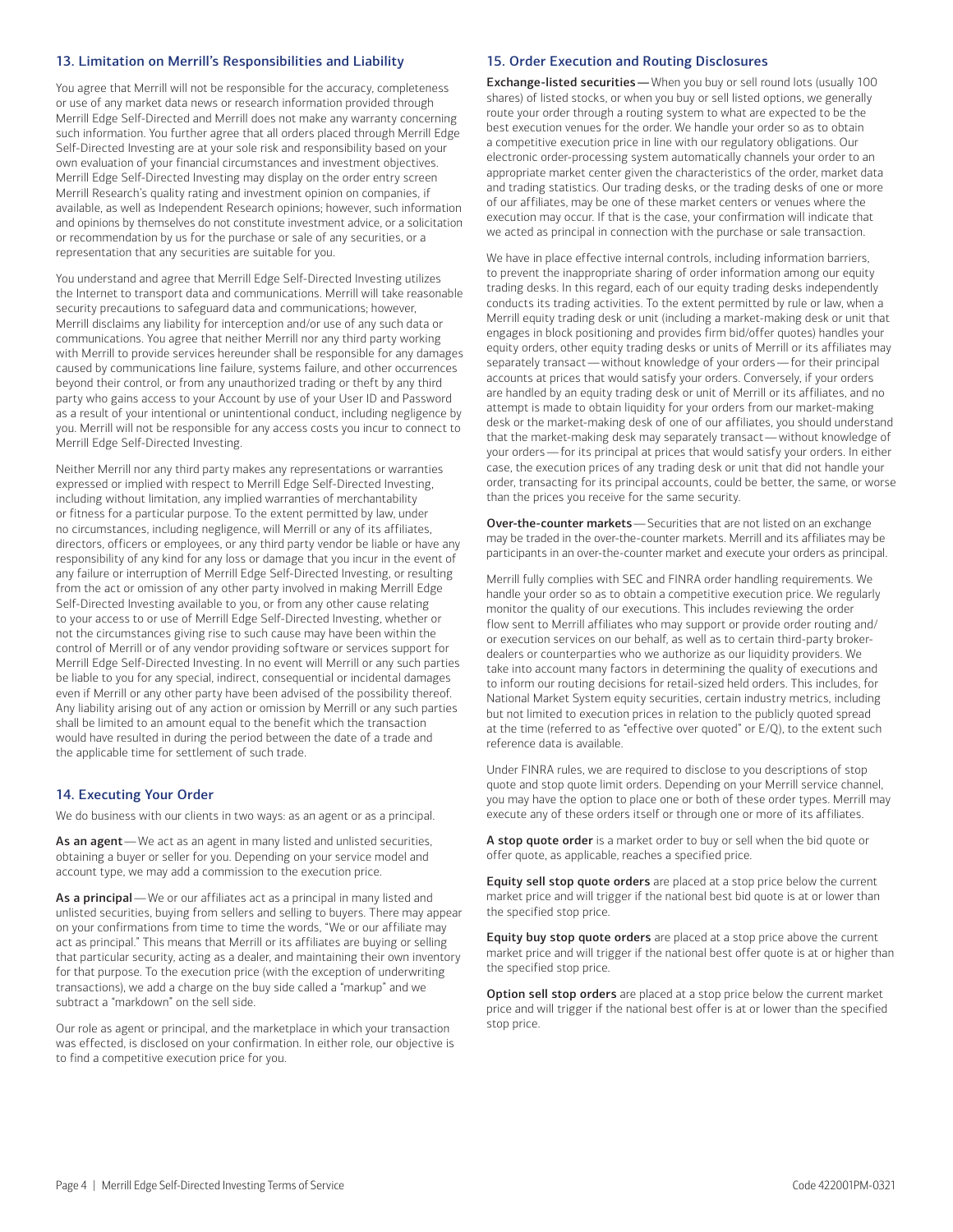Option buy stop orders are placed at a stop price above the current market price and will trigger if the option trades or has a prevailing bid quote at or higher than the specified stop price on the exchange to which the order is routed. Once triggered, a stop quote order becomes a market order (buy or sell, as applicable), and execution prices can deviate significantly from the specific stop price. For equities, a stop quote order is not guaranteed to execute as the order will not be triggered unless the stop price is reached. For listed options, a stop order is not guaranteed to execute as the order will not be triggered unless the stop price is reached and, even if triggered, your order may not be executed if there is no prevailing bid quote (in the case of a sell stop order) or a prevailing offer quote (in the case of a buy stop order) available on the exchange to which your order is routed.

A stop quote limit order combines the features of a stop quote order and a limit order.

Equity sell stop quote limit orders are placed at a stop price below the current market price and will trigger if the national best bid quote is at or lower than the specified stop price.

Equity buy stop quote limit orders are placed at a stop price above the current market price and will trigger if the national best offer quote is at or higher than the specified stop price above the current market price and will trigger if the option trades or has a prevailing bid quote at or higher than the specified stop price on the exchange to which the order is routed. Once triggered, a stop quote limit order becomes a limit order (buy or sell, as applicable) at a specified limit price, and execution may not occur as the market price can move away from the specified limit price. For equities, a stop quote limit order is not guaranteed to execute as the order will not be triggered unless the stop price is reached and, even if triggered, your order may not be executed as the market price can move away from the specified limit price. For listed options, a stop limit order is not guaranteed to execute as the order will not be triggered unless the stop price is reached and, even if triggered, your order may not be executed if there is no prevailing bid quote (in the case of a sell stop limit order) or a prevailing offer quote (in the case of a buy stop limit order) available on the exchange to which your order is routed or if the market price moves away from the specified limit price.

Option sell stop limit orders are placed at a stop price below the current market price and will trigger if the option trades or has a prevailing offer quote at or lower than the specified stop price on the exchange to which the order is routed.

Option buy stop limit orders are placed at a stop price above the current market price and will trigger if the option trades or has a prevailing bid quote at or higher than the specified stop price on the exchange to which the order is routed. Once triggered, a stop quote limit order becomes a limit order (buy or sell, as applicable) at a specified limit price, and execution may not occur as the market price can move away from the specified limit price. For equities, a stop quote limit order is not guaranteed to execute as the order will not be triggered unless the stop price is reached and, even if triggered, your order may not be executed as the market price can move away from the specified limit price. For listed options, a stop limit order is not guaranteed to execute as the order will not be triggered unless the stop price is reached and, even if triggered, your order may not be executed if there is no prevailing bid quote (in the case of a sell stop limit order) or a prevailing offer quote (in the case of a buy stop limit order) available on the exchange to which your order is routed or if the market price moves away from the specified limit price.

Often for those securities in which Merrill or one of its affiliates makes a market, we will use best efforts to execute larger-sized client orders by testing whether, and how much, stock can be bought at currently displayed quotes, in addition to what is reflected in the quote of Merrill or its affiliate. We may then manually execute client orders based on the liquidity we are able to access, which may involve the simultaneous execution of one or more client orders received over a period of time. Those orders may receive executions at prices that approximate the volume-weighted average price during that period. Merrill Lynch routes orders in securities in which we do not make a market to other market makers, which can include one or more of its affiliates or other unaffiliated third-party market makers.

The Securities and Exchange Commission ("SEC") adopted a rule requiring market centers to publicly disclose, on a monthly basis, uniform statistical measures of order execution quality. These measures include, but are not limited to, how market orders of various sizes are executed relative to the public quotes and information about the spreads paid by investors. The SEC has also adopted a rule requiring all brokerage firms to make publicly available quarterly reports on their order routing practices. In accordance with these rules, Merrill's order routing statistics are available for public review by visiting<https://www.ml.com/legal.html>and clicking through the link provided in the "Routing Disclosures Made Pursuant to Rule 606

of SEC Regulation NMS" section. Merrill affiliates may maintain trading desks engaged in market making or other trading functions to which your orders may be routed for execution or from whom an execution price for the transaction may be obtained. The execution disclosures of BofA Securities, Inc., a Merrill affiliate and market center, are available for public review by visiting [https://www.bofaml.com/](https://www.bofaml.com/en-us/content/best_execution.html)  [en-us/content/best\\_execution.html.](https://www.bofaml.com/en-us/content/best_execution.html)

Note: Under SEC rules, we are required to inform you that Merrill does not receive payment for order flow from liquidity providers to which Merrill routes its customer orders in equity securities. Merrill may receive rebates from and pays fees to certain registered securities exchanges for providing or taking liquidity on those exchanges, according to those exchanges' published fee schedules approved by the SEC. In some cases, the rebates received by Merrill from an exchange may, over a period of time, exceed the fees paid to the exchange. Merrill may also participate in the options order flow programs sponsored by the NYSE American Options, the NYSE Arca Options, the Cboe options exchanges, and the Nasdaq options exchanges. These exchange sponsored programs offer payments for listed option orders that are directed to such options markets. In addition, in some cases involving large equity securities trades where you direct that a Merrill affiliate execute your order as principal, Merrill may share in the compensation paid to its affiliate for the affiliate's services.

## 16. Agreement With Information Providers Regarding Market Data

The securities prices, quotations, research, ratings, news and other information provided on Merrill Edge Self-Directed Investing are provided by various third party sources that include, but are not limited to, the New York Stock Exchange, Inc., American Stock Exchange Inc., NASDAQ Stock Market, Inc., The Options Price Reporting Authority, and its participant exchanges, Dow Jones & Company, Inc., Standard & Poor's Financial Services, LLC, Moody's Investor Services, Inc., Morningstar Inc., and their respective affiliates, agents and others, including persons or entities that act as data processors on behalf of the foregoing (collectively, "Information Providers"). By using the Merrill Edge Self-Directed Investing website, you acknowledge and agree that: (1) securities prices, quotations research, ratings, news and other information received from Information Providers ("Market Data") are solely for your individual use and you will not retransmit or furnish Market Data to any other person or entity, except to other officers, partners or employees if you are an entity; (2) the Market Data is and shall remain the property of the respective Information Providers or of the market on which a reported transaction took place or a reported quotation was entered; (3) at any time, Information Providers may discontinue disseminating any category of Market Data, may change or eliminate any transmission method and may change transmission speeds or signal characteristics, and you shall not hold the Information Providers liable for any resulting liability, loss or damages that may arise there from; and (4) your agreements set forth herein and the disclaimers of warrant, and disclaimers of liability set forth below are for the express benefit of the Information Providers as third party beneficiaries and they may enforce these provisions against you.

Notwithstanding any provisions to the contrary contained herein, with respect to Dow Jones & Company, Inc. only: (1) you may, on an occasional and irregular basis, reproduce, distribute, display or transmit an insubstantial portion of the Market Data provided by Dow Jones & Company, Inc. (the "Dow Jones information"), for a non-commercial purpose and without charge, to a limited number of individuals, provided you include all copyright and other proprietary rights notices with such portion of the Dow Jones Information in the same form in which the notices appear on the Dow Jones Information, the original source attribution, and the phrase "Used with permission from Dow Jones & Company"; (2) if you are an entity, you may only retransmit or furnish the Dow Jones information to officers, partners or employees in accordance with the foregoing sentence.

Notwithstanding any provisions to the contrary contained herein, the following additional provisions apply to Market Data provided by Moody's Investor Services, Inc. ("Moody's"): The credit ratings if any, constituting part of the Market Data are, and must be construed solely as, statements of opinion and not statements of fact or recommendations to purchase, sell or hold securities. Each rating or other opinion must be weighted solely as one factor in any investment decision made by or on behalf of any user of the Market Data, and each user must make its own study and evaluation of each security and of each issuer and guarantor of, or of each provider of credit support for, each security that it may consider purchasing, holding, or selling. Moody's hereby discloses that most issuers of debt securities and rated by Moody's have, prior to assignment of any rating, agreed to pay Moody's for the appraisal and rating services rendered by its fees ranging from \$1,500 to \$1,500,000.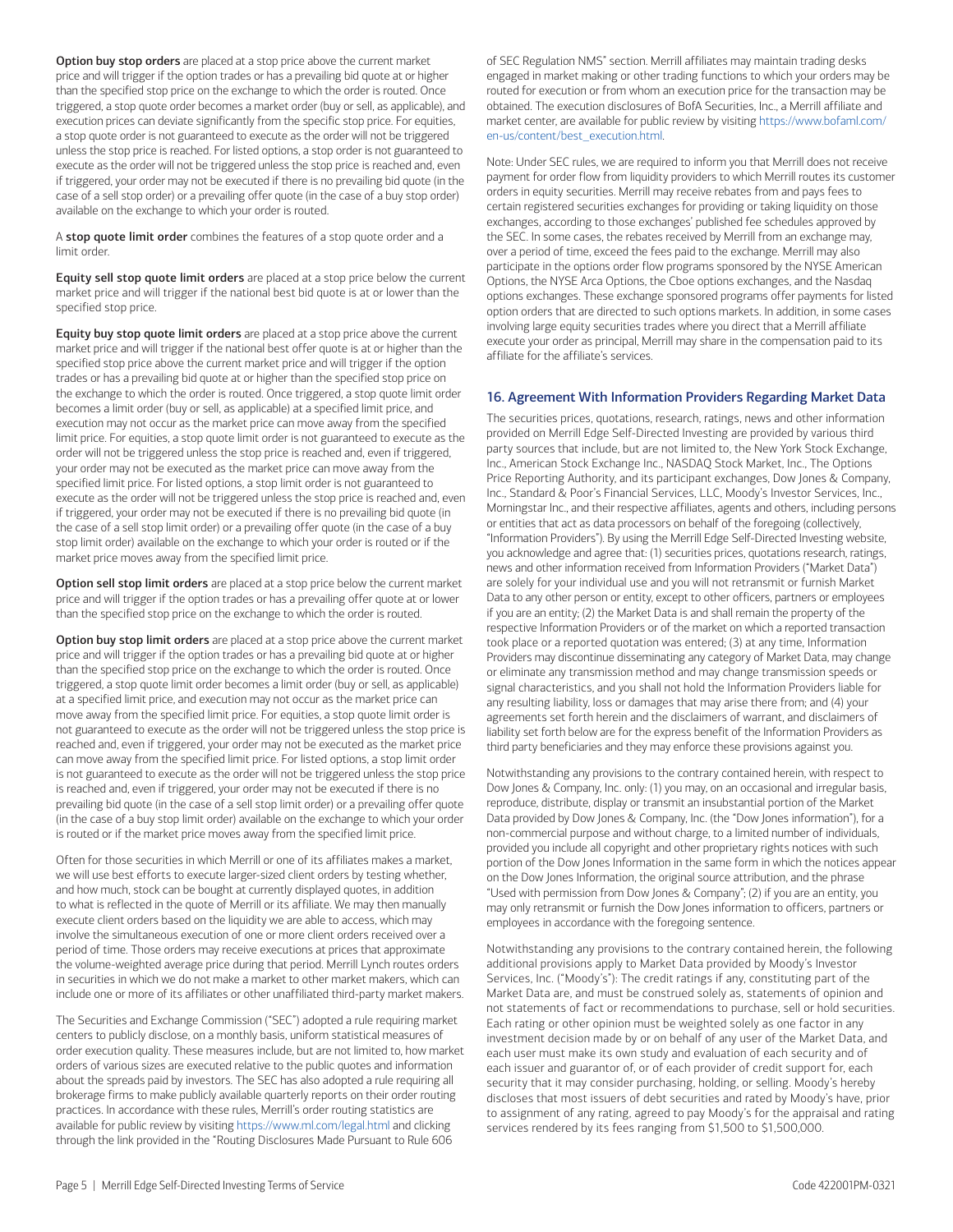These Terms of Service shall remain in effect as to the Information Providers for so long as you have the ability to receive Market Data through the Merrill Edge Self-Directed Investing website as contemplated hereby. In addition, either you or Merrill may terminate your access to Market Data at any time. You understand that Merrill is obligated to terminate access to this site as to the provision of any or all of the Market Data pursuant to this paragraph upon notice to that effect from any of the Information Providers. The foregoing provisions regarding the proprietary nature of Market Data, third party beneficiary enforcement by the Information Providers, and the disclaimer of liability and disclaimer of warranty by the information Providers survive termination of your access to Market Data. These Terms of Service supersede each previous agreement between you and the Information Providers insofar as the superseded agreement pertains to Market Data provided to you through the Merrill Edge Self-Directed Investing website.

### Disclaimer of Warranties and Liability Regarding Information Providers and Market Data

THE MARKET DATA ACCESSIBLE THROUGH the Merrill Edge Self-Directed Investing website IS PROVIDED "AS IS" AND THERE MAY BE DELAYS, OMISSIONS OR INACCURACIES IN SUCH DATA. MERRILL, THE INFORMATION PROVIDERS, AND THEIR RESPECTIVE DIRECTORS, OFFICERS, EMPLOYEES, AFFILIATES AND AGENTS CANNOT AND DO NOT GUARANTEE THE ACCURACY, SEQUENCE, COMPLETENESS, CURRENTNESS, TIMELINESS, MERCHANT-ABILITY, FITNESS FOR A PARTICULAR PURPOSE, TITLE OR NONINFRINGEMENT Of THE MARKET DATA MADE AVAILABLE THROUGH the Merrill Edge Self-Directed Investing website AND HEREBY DISCLAIM ANY SUCH EXPRESS OR IMPLIED WARRANTIES. NEITHER MERRILL, THE INFORMATION PROVIDERS, NOR THEIR RESPECTIVE DIRECTORS, OFFICERS, EMPLOYEES, AFFILIATES AND AGENTS SHALL BE LIABLE TO YOU OR TO ANYONE ELSE FOR ANY LOSS OR INJURY WHETHER OR NOT CAUSED IN WHOLE OR IN PART BY THEIR NEGLIGENCE OR OMISSION IN PROCURING, COMPILING, INTERPRETING, EDITING, WRITING, REPORTING, OR DELIVERING ANY MARKET DATA THROUGH the Merrill Edge Self-Directed Investing website OR BY ANY FORCE MAJEURE OR ANY CAUSE BEYOND THEIR REASONABLE CONTROL. IN NO EVENT WILL MERRILL, THE INFORMATION PROVIDERS, OR THEIR RESPECTIVE DIRECTORS, OFFICERS, EMPLOYEES, AFFILIATES OR AGENTS BE LIABLE TO YOU OR ANYONE ELSE FOR ANY DECISION MADE OR ACTION TAKEN BY YOU IN RELIANCE UPON SUCH MARKET DATA OR FOR ANY CONSEQUENTIAL, INDIRECT, SPECIAL OR SIMILAR DAMAGES, INCLUDING BUT NOT LIMITED TO LOST PROFITS, TRADING LOSSES, DAMAGES RESULTING FROM INCONVENIENCE, OR LOSS OF USE OF the Merrill Edge Self-Directed Investing website, EVEN If ADVISED OF THE POSSIBILITY Of SUCH DAMAGES.

## Incorporation of Market Data Agreements With Exchanges

BY ACKNOWLEDGING THESE TERMS OF SERVICE, YOU AGREE (A) THAT YOU UNDERSTAND, AND AGREE TO BE BOUND BY, THE AGREEMENT FOR MARKET DATA DISPLAY SERVICES (THE "EXCHANGE AGREEMENT"), THE MATERIAL TERMS AND CONDITIONS OF WHICH ARE INCORPORATED HEREIN; (B) THAT MERRILL IS NOT AN AGENT OF ANY OF THE EXCHANGES OR OF NASDAQ AND IS NOT AUTHORIZED TO DEPART FROM THE EXCHANGE AGREEMENT; AND (C) THAT NO PROVISION MAY BE ADDED TO OR DELETED FROM THE EXCHANGE AGREEMENT AND THAT NO MODIFICATIONS HAVE BEEN MADE TO IT ON YOUR BEHALF. YOU WARRANT THAT YOU ARE LEGALLY ABLE TO UNDERTAKE THE OBLIGATIONS SET FORTH IN, AND THE SIGNATORY IS DULY AUTHORIZED TO BIND YOU TO, THE EXCHANGE AGREEMENT.

THE NASDAQ STOCK MARKET, INC. IS A THIRD PARTY BENEFICIARY TO THE TERMS AND CONDITIONS OF THIS AGREEMENT. TO THE EXTENT THAT YOU HAVE ANY CLAIMS AGAINST NASDAQ ARISING OUT OF THIS AGREEMENT OR THE NASDAQ SUBSCRIBER AGREEMENT, THOSE CLAIMS SHALL BE GOVERNED BY AND CONSTRUED AND ENFORCED IN ACCORDANCE WITH THE STATE OF MARYLAND WITHOUT REFERENCE TO PRINCIPLES Of CONFLICTS OF LAW, AND YOU CONSENT TO SUBMIT TO THE JURISDICTION Of THE COURTS OF OR FOR THE STATE Of MARYLAND IN CONNECTION WITH ANY SUCH CLAIM.

BY ACKNOWLEDGING THESE TERMS OF SERVICE, YOU CERTIFY TO THE INFORMATION PROVIDERS, AND TO MERRILL, THAT YOU HAVE READ, UNDERSTAND AND INTEND TO BE BOUND BY THESE TERMS OF SERVICE. Note: The Funds Transfer Service and Bill Payment Services are governed by separate enrollment terms and conditions, which are available in the Documents & Forms Library, and are not governed by the above Merrill Edge Self-Directed Investing Terms of Service.

# 17. Callable Securities/ Procedures for a partial redemption

If you hold securities with us that may be redeemed or called prior to maturity and a partial call occurs, a fair and impartial approach will be used among impacted clients to allocate the securities selected to be called.

For Merrill's allocation procedures, please go to the following link or you may request a hard copy by contacting the Investment Center at 1.877.653.4732.

[https://olui2.fs.ml.com/Publish/Content/application/pdf/GWMOL/](https://olui2.fs.ml.com/Publish/Content/application/pdf/GWMOL/PartialCallProcessNotice.pdf) [PartialCallProcessNotice.pdf](https://olui2.fs.ml.com/Publish/Content/application/pdf/GWMOL/PartialCallProcessNotice.pdf) 

# 18. Extended Hours Trading Agreement

IMPORTANT INFORMATION ABOUT EXTENDED HOURS TRADING THROUGH ELECTRONIC COMMUNICATION NETWORKS. Due to the nature of the extended hours trading market, trading in the pre-market and after hours through an ECN may pose certain risks which are greater than those present during normal market hours.

## Risk of Lower Liquidity

Liquidity refers to the ability of market participants to buy and sell securities. Generally, the more orders that are available in a market, the greater the liquidity. Liquidity is important because with greater liquidity it is easier for investors to buy or sell securities, and as a result, investors are more likely to pay or receive a competitive price for securities purchased or sold. There may be lower liquidity in extended hours trading as compared to regular trading hours. As a result, your order may only be partially executed, or not at all.

## Risk of Higher Volatility

Volatility refers to the changes in price that securities undergo when trading. Generally, the higher the volatility of a security, the greater its price swings. There may be greater volatility in extended hours trading than in regular trading hours. As a result, your order may only be partially executed, or not at all, or you may receive an inferior price when engaging in extended hours trading than you would during regular trading hours.

#### Risk of Changing Prices

The prices of securities traded in extended hours trading may not reflect the prices either at the end of regular trading hours, or upon the opening the next morning. As a result, you may receive an inferior price when engaging in extended hours trading than you would during regular trading hours.

### Risk of Unlinked Markets

Depending on the extended hours trading system or the time of day, the prices displayed on a particular extended hours trading system may not reflect the prices in other concurrently operating extended hours trading systems dealing in the same securities. Accordingly, you may receive an inferior price in one extended hours trading system than you would in another extended hours trading system.

#### Risk of News Announcements

Normally, issuers make news announcements that may affect the price of their securities after regular trading hours. Similarly, important financial information is frequently announced outside of regular trading hours. In extended hours trading, these announcements may occur during trading, and if combined with lower liquidity and higher volatility, may cause an exaggerated and unsustainable effect on the price of a security.

#### Risk of Wider Spreads

The spread refers to the difference in price between what you can buy a security for and what you can sell it for. Lower liquidity and higher volatility in extended hours trading may result in wider than normal spreads for a particular security.